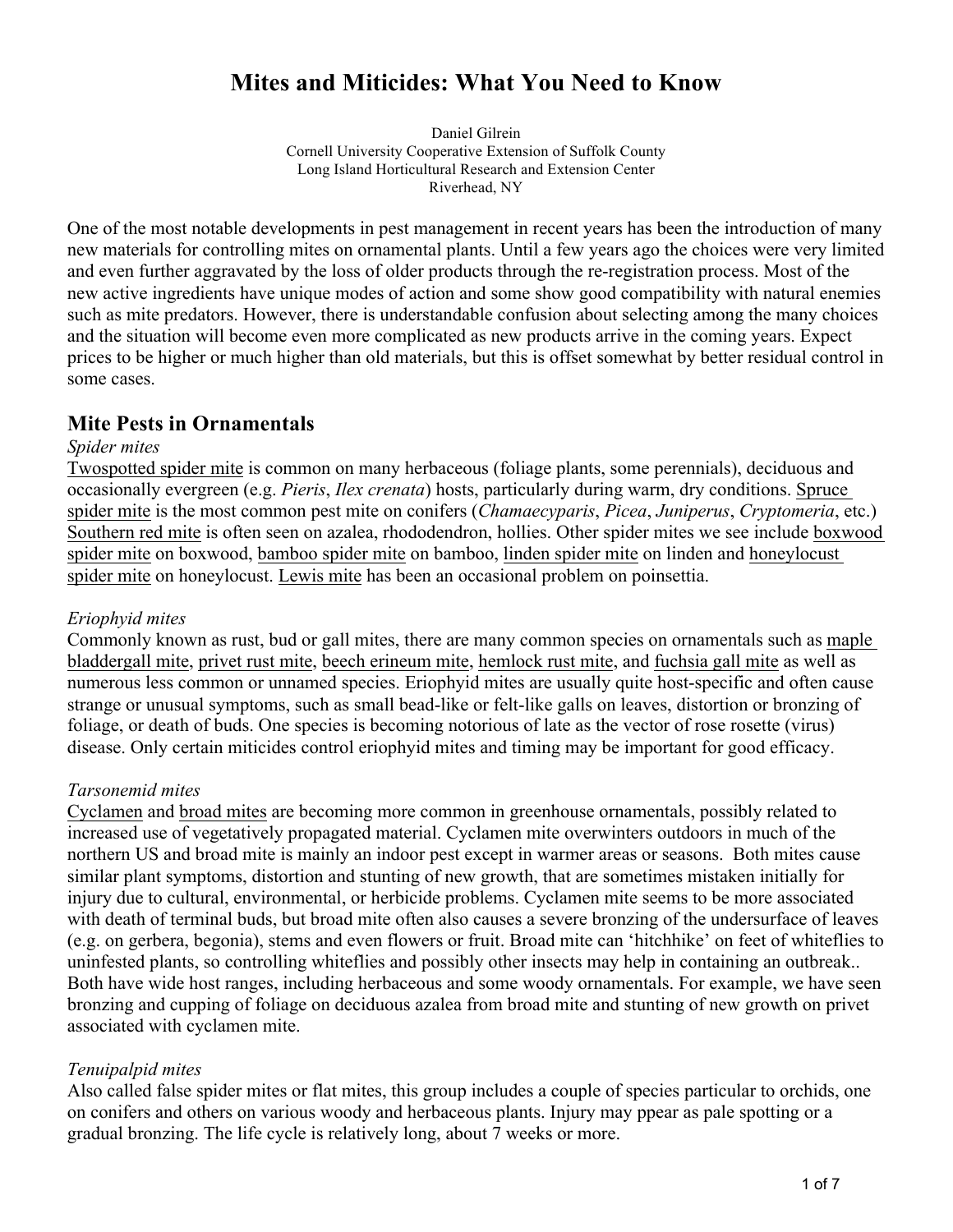# **Miticides for Nursery, Greenhouse and/or Landscape Ornamentals**

Following is a list of miticide products for use in ornamental plant production or landscape maintenance situations. Be sure to check labels to be sure the target pest(s) and site (nursery, greenhouse, landscape) are listed, verify product labels and registrations in your state and follow all label directions. Always test new products on a small scale for plant safety before applying to a larger area and particularly when tank mixing. Insecticide Resistance Action Committee (IRAC) group numbers noted are used to help avoid rotating products with similar modes of action.

# *Hexygon 50DF*

Hexygon is the Gowan Company trade name for hexythiazox, labeled for agricultural/commercial use in nurseries, greenhouses and for 'mature ornamental plantings' to control various spider mites, such as spruce, southern red and twospotted. It does not control rust (eriophyid) mites. The same formulation is also sold as Savey 50DF for use in Christmas trees and certain food crops. For production use, the re-entry interval is 12 hr. The labels carry a CAUTION signal word. Hexygon is in the carboxamide chemical class (IRAC group 10, mite growth inhibitors) and works both on contact and through ingestion but has no systemic activity. The mode of action is similar to Ovation, so the two products should not be used in rotation where miticide resistance is a concern. Although not effective on adult mites, it is ovicidal (kills eggs) and eggs laid by treated females will not be fertile. It also controls immature mites sprayed directly or exposed to treated surfaces. Hexygon is best used early in season or at early stage of infestation, since it will not act quickly to 'clean up' a serious outbreak. Results from trials at the Long Island Horticultural Research and Extension Center (LIHREC) and elsewhere generally support this, although we have had ultimately good control overall. Plants with low-level infestations and those prone to annual mite problems are good candidates for treatment or preventive application. When applying to foliage good coverage to both leaf surfaces is important. Hexygon can be mixed with most adjuvants or spreader-stickers, except not with Plyac or household detergents. A company representative indicates that combinations with an organosilicone wetting agent are particularly effective, however, we have seen damage to tender greenhouse plants from applications of some of these products. Test for compatibility before tank mixing with emulsifiable concentrates or other materials. Some sources suggest not mixing with synthetic pyrethroids (e.g. Talstar, Tempo) or other insecticides.

#### *Sanmite 75WP*

Sanmite is the Gowan trade name for pyridaben, in the pyridazinone chemical class (group 21A, METI 1). It is labeled for general use on all greenhouses and outdoor ornamentals to control European red, southern red and twospotted spider mites, tumid mite, broad mite and whiteflies. The 4-oz rate has worked well for twospotted mites on roses in trials at the LIHREC, providing control for at least 4 weeks. Incidental control of at least some kinds of rust mites, cyclamen mite and thrips may also be expected, although Sanmite is not labeled for these pests and should not be used for their control. For commercial nurseries and greenhouses, the re-entry interval (REI) is 12 hr. The label carries a WARNING signal word. The company suggests using Sanmite only once per season, mainly to reduce the risk of resistance. Like Hexygon, it is best where mite populations are still low but increasing, although for more susceptible European red mite it has been used to 'clean up' a problem infestation. Eggs are not usually killed and adult mites are not as susceptible as immature stages, which may die on contact with a treated surface. For heavy infestations, mites should be knocked down with a separate miticide spray or in a tank mix. Adult whiteflies, however, are very susceptible to Sanmite. The company claims mite and whitefly control for  $3 - 6$  weeks or more with one application. It works primarily by contact with some absorption into leaf tissue, although it is not systemic and coverage to both leaf surfaces is important. When mixing, the water-soluble bag should be completely dissolved before adding any spreader-sticker or other adjuvant and should not be added to sprays containing boron. Do not apply as a low-volume spray. Sanmite will suppress some beneficial mite predators and should not be used around foraging bees.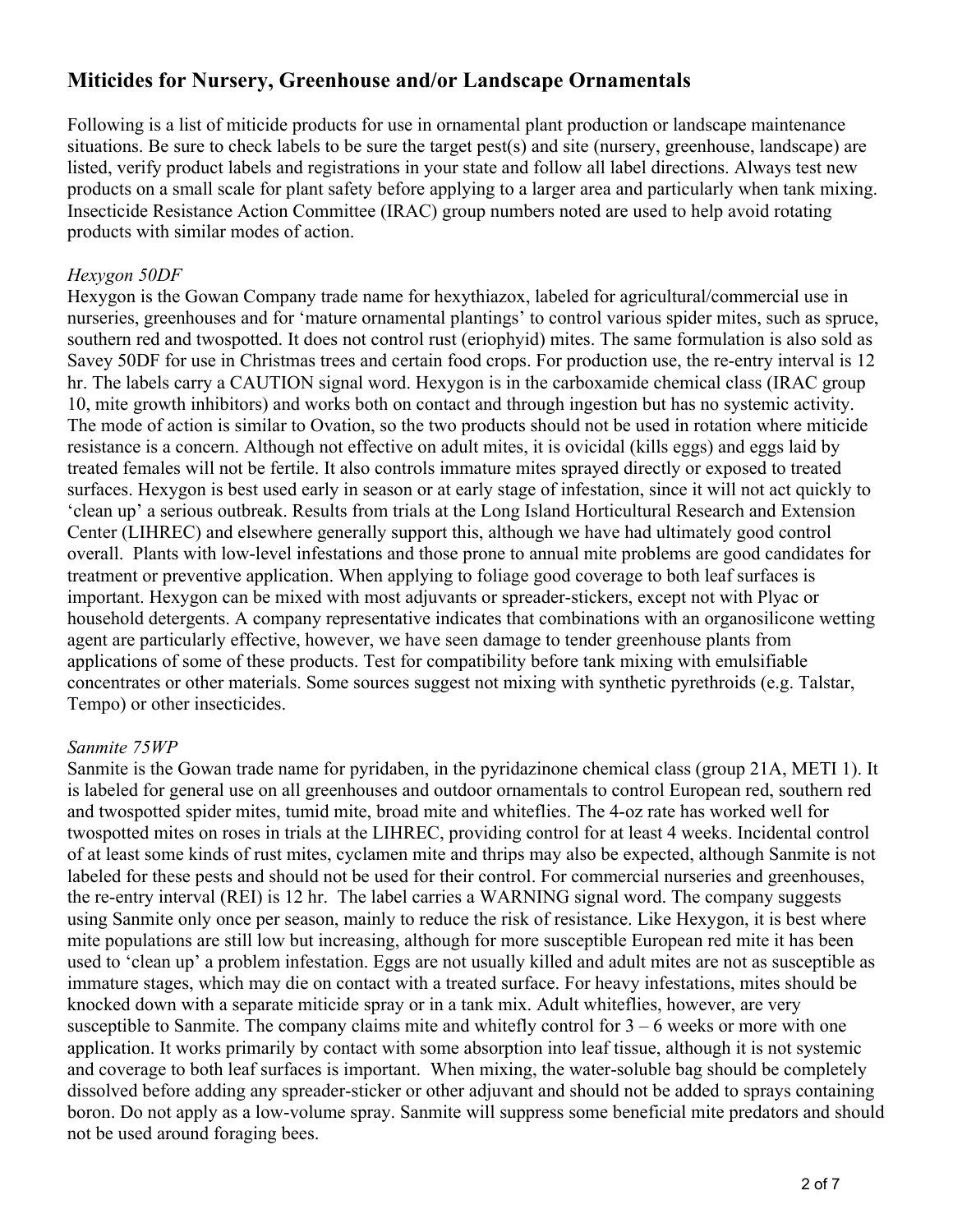#### *Akari 5SC*

Akari by SePro is a 0.42 lb/gal suspension concentrate formulation of fenpyroximate labeled for use in greenhouses, nurseries, Christmas and non-bearing fruit and nut trees (REI 12 hours) and interiorscapes to control spider, eriophyid and tarsonemid mites. It can also be used to control mealybugs and according to one report has some incidental effects against western flower thrips at highest label rates, though not labeled for this use. Labels now include uses for greenhouse cucumber and tomato for mites and whitefly. The label carries a WARNING signal word. In the pyrazole chemical class and the same IRAC group as Sanmite (21A), it should not be used with it in rotations for resistance management reasons. Like Sanmite, it has a long residual effect against moving stages of mites. Akari has performed very well in LIHREC greenhouse trials against twospotted spider and Lewis mites, cyclamen mite and against rust mites on *Tsuga* and *Celtis*. Good coverage is important for best results.

## *Avid 0.15EC*

Now an 'old standby' for greenhouse use, Avid can be a very effective miticide for outdoor nursery and landscape use under certain conditions. Avid is the Syngenta brand name for their formulation of abamectin, derived from fermentation of the soil microorganism *Streptomyces avermitilis*. Generic versions are now available and some products are labeled for trunk injection. For nurseries and greenhouses the re-entry interval is 12 hr. It has a WARNING signal word on the label. The active ingredient in Avid belongs to the macrocyclic lactone chemical class (IRAC group 6, chloride channel activators) and the product is labeled for control of spider, tarsonemid and eriophyid mites and leafminers on a wide variety of ornamentals, as well as suppression of thrips and aphids. Although it has been generally safe on a wide variety of plants (including open flowers), it should not be used on Shasta daisies or ferns. We have seen some bronzing of white poinsettia bracts only at the 8 oz rate. Avid is effective against adult and immature mites but is not ovicidal, working both on contact and through ingestion. Although not systemic, it is 'translaminar' and will penetrate the leaf surface of young, tender foliage to provide two to three weeks of residual control. Since mites feeding on the undersurface of treated leaves can be affected by treatment to the upper surface, coverage may not be quite as critical as with other materials. However, for best results foliage should be tender and not hardened off when Avid is applied – on apples, for example, optimum results are obtained when trees are sprayed within two weeks of petal fall. An adjuvant (such as 0.5% horticultural oil, where labeled, or non-sticker-type surfactant) may help improve penetration into the leaf surface and residual control. In one LIHREC trial Avid at 16 oz/A provided at least 3 weeks control of spruce spider mite on Douglas fir when applied in late spring (without adjuvant). At 8 oz/A there was about  $1 - 2$  weeks of control. Trials with 4 oz/100 gal have shown good control on spruce and twospotted spider mites as well as Lewis mite on poinsettia. Avid should not be used for suppression of aphids, whiteflies, and thrips in roses, chrysanthemums, and gerbera. Abamectin is also formulated for use by professional arborists as a trunk injection (Vivid II, Abacide, Abasol, Aracinate, Greyhound) and several 'generic' versions of Avid are now available (Timectin, Lucid Ornamental Miticie, Merlin, Abamectin SPC, etc.).

#### *Floramite 2SC*

Now marketed through OHP for use on all greenhouse, nursery and landscape ornamentals, non-bearing fruit trees, and greenhouse tomatoes, the active ingredient, bifenazate shows good selectivity against spider mites (e.g. twospotted, southern red, spruce) and compatibility with predatory mites. It carries a CAUTION label and 12-hour REI for greenhouse and nursery use. It has been very effective in several trials against twospotted and other mite species such as spruce spider mite, primarily targeting active stages (immatures and adults) but also has some ovicidal effect. A contact miticide, good coverage where mites are present is also important. It is not effective against broad, cyclamen, flat and rust (eriophyid) mites. Bifenazate belongs to the carbazate class, a new group and its mode of action is uncertain (IRAC group UN). Plant safety has been very good with this material. In several trials we have seen long-residual control, at least four weeks, on indoor potted roses infested with twospotted spider mites. EPA has classed this as a 'reduced-risk' material for use on ornamentals. Floramite is rapidly degraded in alkaline solutions, so spray water should be adjusted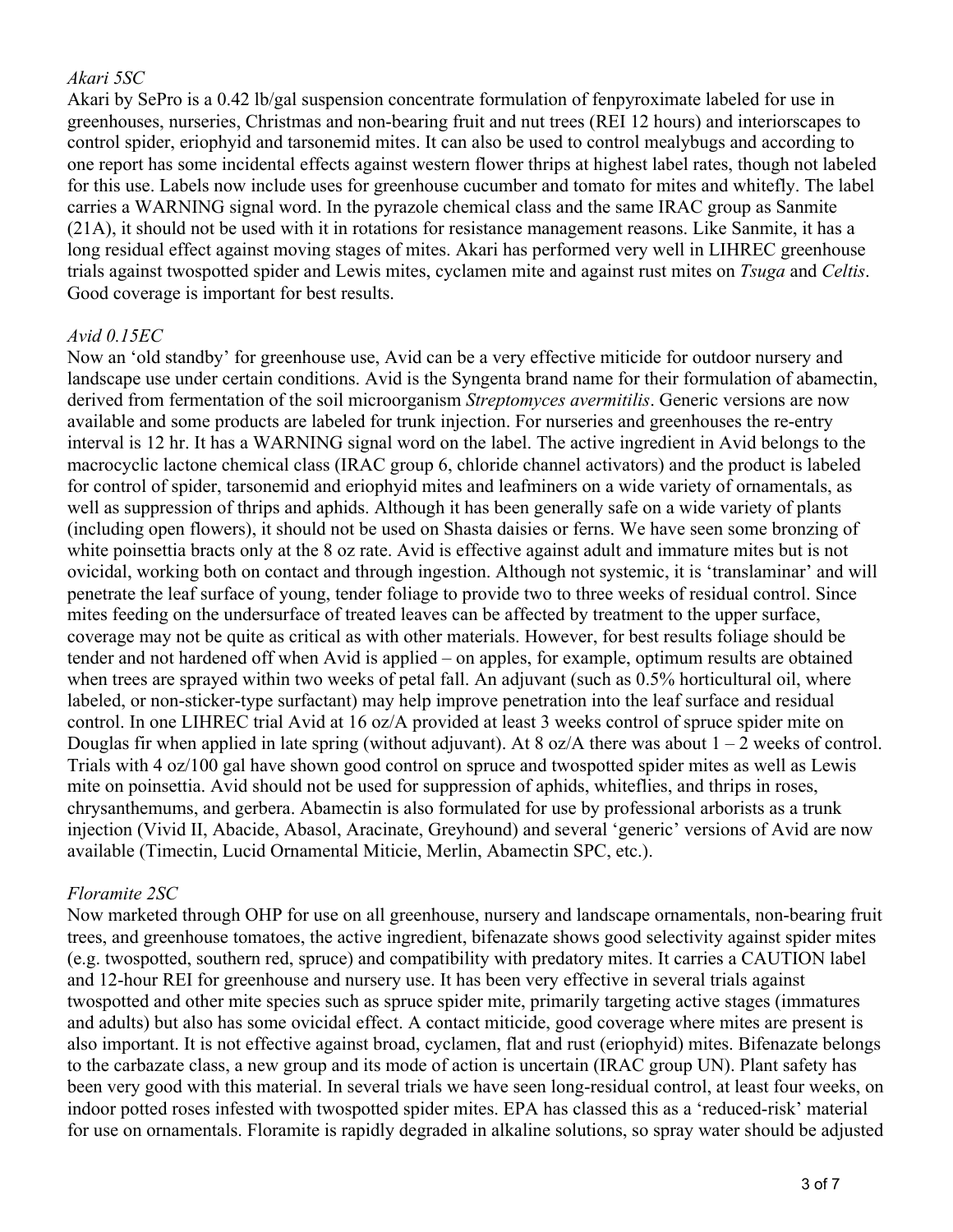to pH 5.5 – 6.5 for best results. A maximum of 2 applications per crop per year can be made. # APPLICATIONS

### *Ovation SC*

Now marketed by Everiss from Makhteshim, this formulation of clofentezine, in the tetrazine class, can be used on all production ornamentals including greenhouses, saran and shade houses, outdoor container and field-grown nursery stock. Current labeling does not allow use on landscape or interiorscape plants. Though chemically distinct, it is placed with Hexygon/Savey in IRAC group 10A as the mode of action is similar. The REI is 12 hours and the label bears a CAUTION signal word. To minimize the risk of developing resistant mite populations application is recommended only once per crop cycle. It has activity against immature spider mites – i.e. eggs and young stages - so works best when applied early in an infestation before many adult mites are present. Where mite numbers are high, a product with a quick knockdown should be added. It has been very effective against overwintering eggs of European red mite on apples applied around egg hatch, so may perform well against spruce spider and southern red mite eggs that also overwinter on host plants. Good coverage is important, since it works mainly through contact and has no systemic activity. Ovation provides long residual control, usually several weeks. It reportedly has only limited or no direct effect on beneficial insects and predatory mites. The formulation is a magenta color and may leave noticeable residue on light-colored flowers or foliage.

#### *Pylon 2SC*

Pylon is labeled by BASF only for greenhouse use; it has no outdoor uses. The active ingredient is chlorfenapyr, the first in the pyrrole chemical class (IRAC group 13, uncouplers of oxidative phosphorylation). The label carries a CAUTION signal word and a 12-hour re-entry interval. It has some translaminar activity and is highly effective against twospotted spider mite, but has not been quite as effective against Lewis mite on poinsettia. Pylon is also labeled for control of eriophyid (bud, rust or gall) mites, broad mite and cyclamen mite, as well as fungus gnat larvae (as a drench), caterpillars, thrips, and foliar nematodes. A greenhouse trial at the LIHREC found very good results against cyclamen mite on African violet and cabbage looper on salvia. Some plants are sensitive (dianthus, kalanchoe, poinsettia, rose, salvia, zinnia noted on label), so check the label before applying and conduct a small-scale test as with any new product or new crop before using on the entire crop. Addition of a surfactant or other tank additives is not recommended. It is also available in an aerosol formulation for greenhouse use (Pylon TR). A maximum of 2 applications are allowed before rotation.

#### *TetraSan 5WDG*

TetraSan (etoxazole) miticide by Valent represents the first entry in the new 2, 4-diphenylaxazoline derivative (or oxazoline) class (IRAC group 10B). It is labeled for controlling spider mites on ornamental plants in greenhouses, shade and lath houses, non-bearing fruit and nut trees, Christmas trees and landscape ornamentals, and on indoor tomatoes. Labels bear a CAUTION signal word and a 12-hour REI. Immature mite stages are the most susceptible, including eggs. Adult mites will not be controlled so initial activity appears slow, although eggs laid by treated mites will not be viable. In LIHREC trials we have found TetraSan to be highly effective and long-lasting against twospotted spider mites, but results were not apparent for about a week and it is best used early in an infestation. Like Avid, it has translaminar activity, penetrating into the leaf, so coverage is not quite as critical as with contact miticides. It is also relatively 'soft' on beneficial mites and insects. I am not aware of any crop sensitivity at label rates, but labels restrict against application to poinsettia after bract formation. A maximum of two applications per crop or within a six-month period (once per growing season for Christmas trees) is allowed. Do not include an adjuvant when applying to greenhouse tomatoes. An aerosol formulation, Beethoven TR, is also available for commercial greenhouse use.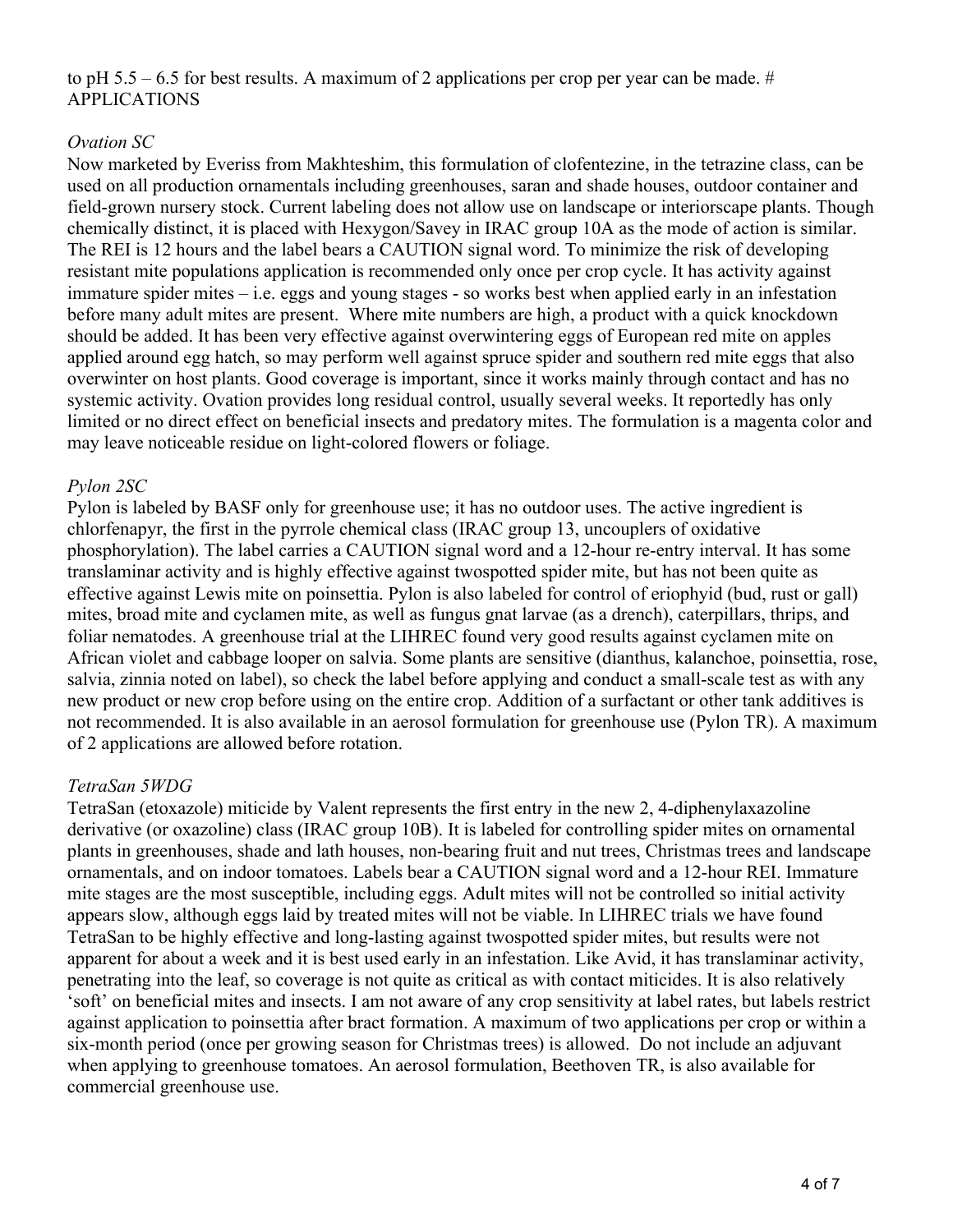# *Shuttle O 15SC*

Acequinocyl is the active ingredient of this miticide marketed by OHP. EPA granted it 'reduced-risk' status for use on greenhouse and many outdoor field ornamentals. It is in the quinoline class of chemicals and IRAC group 20B and can be rotated with all other miticides for resistance management. It has no systemic activity and is mainly effective against mobile stages of spider mites through contact, but also to a lesser extent by ingestion. It has some effect against eggs, although less than on other stages. It is currently labeled for use against twospotted and some other spider mites; it was not effective against cyclamen mite in one Long Island study. It appears to be compatible with beneficial insects and predatory mites. Some minor sensitivity in impatiens and mini-roses has been noted, particularly at higher application rates. Do not tank mix with products containing fosetyl-Al (Aliette, etc.). Labels specify a minimum of 14 days between treatments and a maximum of 25.6 oz/A/year.

#### *Judo 4F/Forbid 4F*

This is the first of a new miticide/insecticide class, the tetronic acids, with a unique mode of action inhibiting lipid biosynthesis. The active ingredient is spiromesifen, in IRAC group 23 (Inhibitors of acetyl CoA carboxylase). Judo, marketed by OHP, is labeled for use on greenhouse and nursery ornamentals to control spider, tarsonemid, teniupalpid, and eriophyid mites as well as whiteflies including the difficult-to-control Qbiotype *Bemisia tabaci*. Forbid is marketed by Bayer Environmental Science for outdoor landscapes. Some phytotoxicity has been reported on impatiens, *Peperomia*, *Dracaena*, some roses, and geranium (*Pelargonium* spp) as well as others; use on ferns, English ivy, alstroemeria, Mexican heather, croton, fuchsia, *Schefflera*, *Cordyline* is not recommended. See the Judo label and Technical Bulletin at http://www.ohp.com for a list of sensitive plants. Labels carry a CAUTION signal word and the REI is 12 hr. Activity is reportedly faster than some growth regulators but slower than 'knock down' miticides. It is translaminar and appears to affect all stages including eggs, though is slightly less active against adults. It was noted in Bayer literature as 'slightly harmful' to predatory mites, but non-toxic at tested levels to honeybees and ladybeetles. Judo can be applied up to 3 times per season.

#### *Ultiflora EC*

This miticide/insecticide from Gowan Co. can be used on outdoor field-grown ornamentals, non-bearing fruit and nut trees and vines for control of spider mites. The label bears a CAUTION signal word, although it is a federally restricted-use pesticide. The REI is 12 hr. It is toxic to bees exposed to direct treatment or residues. The formulation contains 0.0775 lb milbemectin per gallon, described as a "mixture of natural endotoxins derived from soil microorganisms" according to Gowan literature. It is in the same macrocyclic lactone chemical class as Avid and with a similar mode of action (IRAC group 6), although the company reports it has shown good results even in areas where resistance to Avid is suspected and it has ovicidal activity. Unlike Avid, it somewhat less effective at label rates against cyclamen, broad and eriophyid mites and dipterous (fly) leafminers, although it has been effective against spotted tentiform leafminer (a small moth). It has been very effective in Long Island and other trials against twospotted spider mites. The company warns against mixing with spray oils before testing for plant sensitivity. Allow at least 3 days between applications on most crops and a maximum of 128 fl oz per acre per year.

#### *Magus/Magister 1.6SC*

These products from Gowan Co. contain the active ingredient fenazaquin in the quinazoline chemical class (IRAC group 21A) with a similar mode of action to Akari, Sanmite, and Engulf. Labels include uses for spider, broad, flat and eriophyid mites as well as a few other pests such as scales and whiteflies. Magus is labeled for use in greenhouse, shadehouse, Christmas trees and other field-grown ornamentals, ornamental landscape plantings, and on non-bearing tree fruit and nuts. Magister labels include only for mites in Christmas trees and non-bearing fruit and nuts. It may benefit from including a penetrating surfactant in the tank; see label. The spray is highly toxic to bees exposed to direct application and should not be applied to roses. The REI is 12 hours. One application per crop is permitted.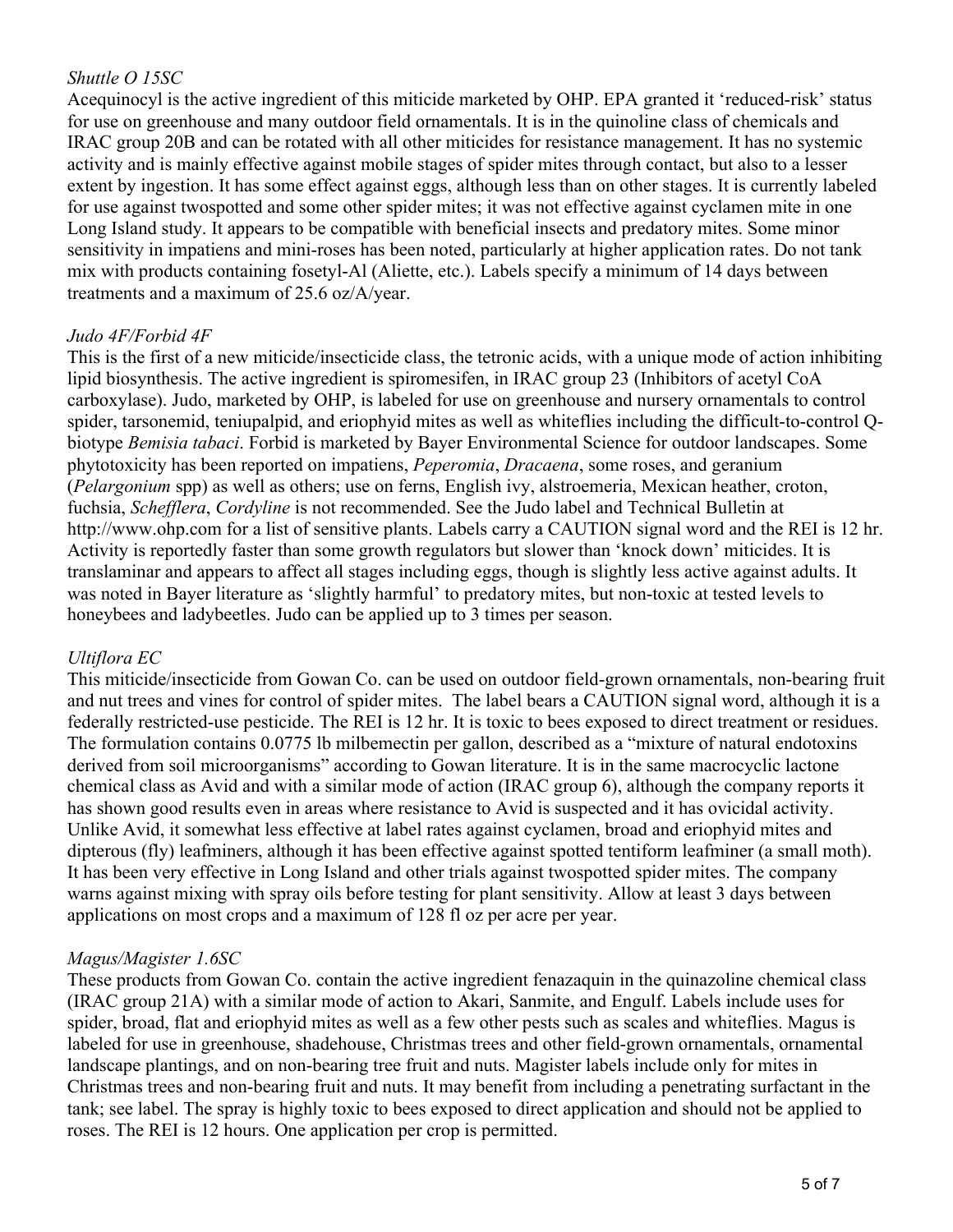## *Kontos 2SC*

A formulation of spirotetramat, the active ingredient is a tetramic acid derivative in the ketoenol chemical class, IRAC group 23, with a mode of action similar to Judo and Forbid. Kontos is marketed by OHP for use in greenhouses, nurseries and landscapes on ornamentals and vegetable transplants and for non-bearing fruit and nut trees as a foliar spray or drench application. It has unique systemic quality, able to translocate downwards from a foliar application and is one of the few truly systemic miticides available. It acts mainly by ingestion. We have had very good control of spider and broad mites from a drench application but efficacy may be impacted by plant size, type, infestation level, and application timing. Eriophyid mites are also labeled, as well as other pests such as whiteflies and mealybugs. Honeybees may be indirectly impacted by residues in pollen and nectar. It is not recommended for use on geraniums (*Pelargonium* spp.), orchids, hoya, dracaena, cordyline, schefflera, neanthebella palm, and ferns and no more than one application per season to hydrangea, *Impatiens* spp., crotons (*Codieum* spp.), fuschia hybrids, petunia, peperomia, stock, or cyclamen. Maximum 25 fl oz/A/season (5 fl oz to veg. transplants) can be applied. REI is 24 hr (0 for drench).

#### **Coming Soon**

#### *Engulf 3EC*

This tebufenpyrad formulation from Cleary/NuFarm recently received federal registration and will initially be labeled for use on greenhouse non-food crops with a 12-hr REI. In the pyrazole chemical class, it shares the same IRAC group (21A) with Akari, Sanmite and Magus. Despite having similar modes of action at least one report found strong variation in levels of resistance among these materials in one resistant twospotted spider mite strain. It is quickly active against all motile forms of mites and is relatively non-toxic to at least some mite predators. It is translaminar though labels note mainly contact activity; Cleary claims residual activity up to 3 weeks. It should not be applied as a smoke or aerosol. There are a few sensitive plants, including begonia, geranium, impatiens, New Guinea impatiens, poinsettia, hybrid tea roses, and salvia. Labels included uses on spider mites, tarsonemid mites, and several aphids with suppression of other listed pests. We have seen very good control of twospotted spider mite in one Long Island trial. A maximum of 2 sequential applications can be used before rotating to another material.

#### *Sultan SC*

Coming soon, this cyflumetofen miticide from BASF, the first here in the benzoylacetonitrile class (group 25, METI II), has been very effective in LIHREC trials for twospotted and spruce spider mite and may also include uses for false spider mites. Expect it to be labeled in production nurseries, greenhouses, outdoor landscapes, interiorscapes, and forest and conifer nurseries and plantations. It is active against all stages of mites including eggs. Company literature suggests the product is tolerant to washoff after drying, though application should be avoided before a heavy rainfall. Residual control for  $2 - 3$  weeks is claimed. It is 'practically non-toxic' to bees and compatible with predatory mites.

#### **Other Miticides**

Some older miticides are still available and widely used. Pyrethroid insecticides (group 3) are also used for spider mites and include products containing bifenthrin (Talstar, Bifenthrin, Menace, others), fenpropathrin (Tame), cyhalothrin (Scimitar), and fluvalinate (Mavrik). These products tend to be very hard on natural enemies but remain somewhat popular in professional landscaping due to the broad spectrum of uses. Watch for possible resurgence of spider mites following use or include a specific miticide. Horticultural oils such as SuffOil-X, PureSpray, Damoil, Sunspray Ultra-Fine (petroleum-based) and Triact 70 (neem oil) continue to be widely used and present little or no risk of resistant populations developing. The same is true for insecticidal soap (M-Pede, e.g.). With good coverage these materials can be effective for controlling mites, however some plants show sensitivity, they can't be used during periods of drought stress, and they provide